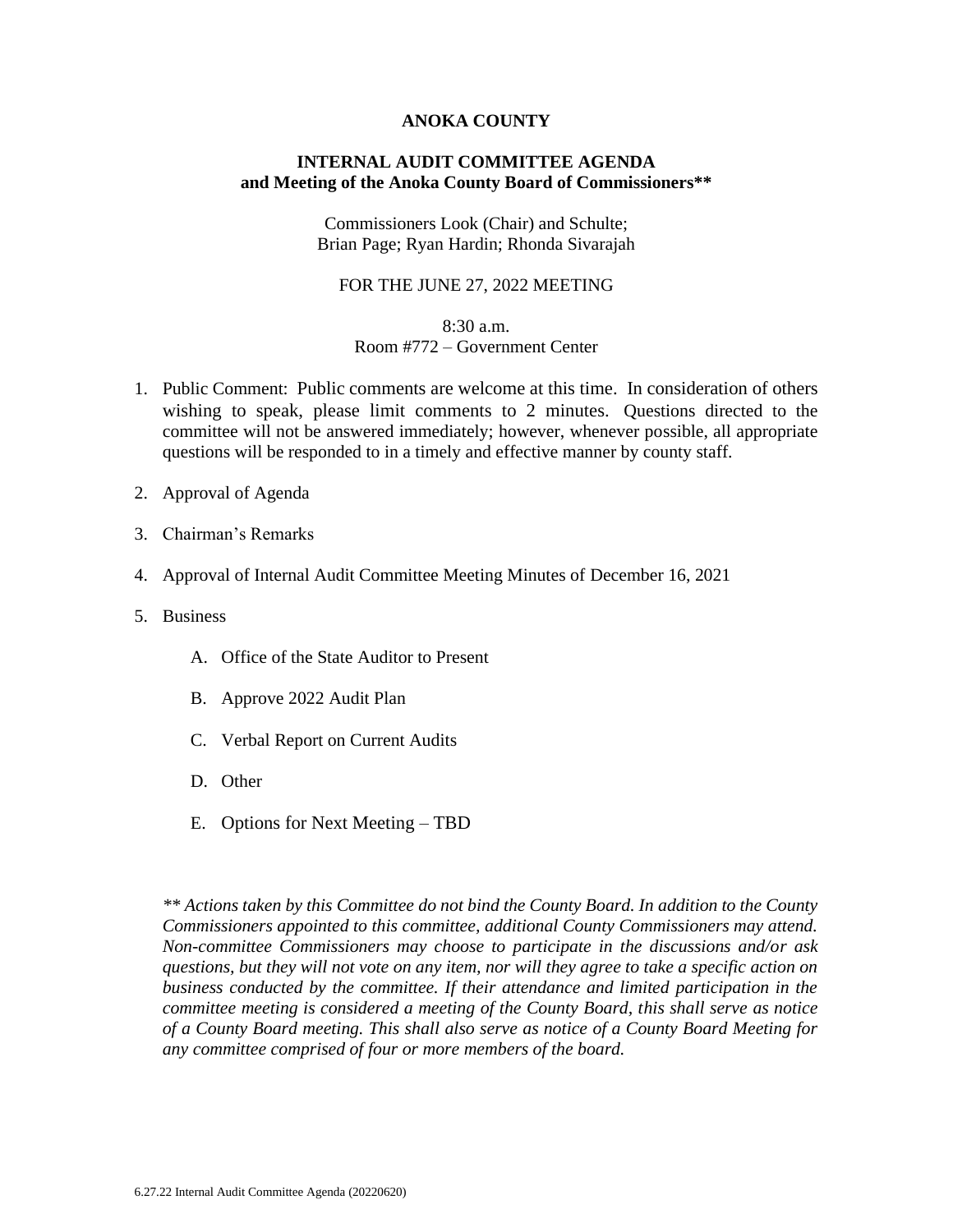#### **ANOKA COUNTY INTERNAL AUDIT COMMITTEE REPORT**

#### FOR THE JANUARY 4, 2022 COUNTY BOARD MEETING

The Internal Audit Committee meeting was held on Thursday, December 16, 2021, in Room #772, Anoka County Government Center, Anoka, Minnesota.

| Persons Present: | <b>Committee Members – Commissioner Matt Look, Chair; Commissioner Scott Schulte;</b><br>Rhonda Sivarajah, County Administrator                                                                                                                                                                      |
|------------------|------------------------------------------------------------------------------------------------------------------------------------------------------------------------------------------------------------------------------------------------------------------------------------------------------|
|                  | <b>Others Present</b> – Randall Vogt, Director, Office of the State Auditor; Juli Mader, Office<br>of the State Auditor; Brenda Pavelich-Beck, Accounting Director, Finance and Central<br>Services; Chuck Denninger, Internal Auditor; Joshua Kent, Manager, Finance and Central<br><b>Services</b> |
| Not Present:     | <b>Committee Member</b> – Brian Page, Citizen Member                                                                                                                                                                                                                                                 |

All items were approved by all committee members unless otherwise noted.

The report of the October 5, 2021 committee meeting was approved as written.

#### **Information Items**

- 1. Randy Vogt and Juli Mader from the Office of the State Auditor (OSA) conducted the entrance meeting for the County's annual audit for the year ended December 31, 2021. The audit report will be completed by June 2022.
- 2. A draft of the 2022 Audit Plan was presented by the Internal Auditor. Motion was made, seconded and approved to accept the draft of the 2022 Audit Plan. The Plan, as stipulated in the Internal Audit Charter Statement, will be submitted to the county commissioners for comment. Subsequent to the comment period, the committee will consider approval of the Plan at the next meeting.
- 3. The Internal Auditor provided a verbal report on other areas of audit work; there were no major concerns raised.
- 4. Commissioner Look stated that he has a potential candidate for the committee to replace Bob Thistle.
- 5. The next meeting of the Internal Audit Committee will be in March 2022. The meeting was adjourned at 9:25 a.m.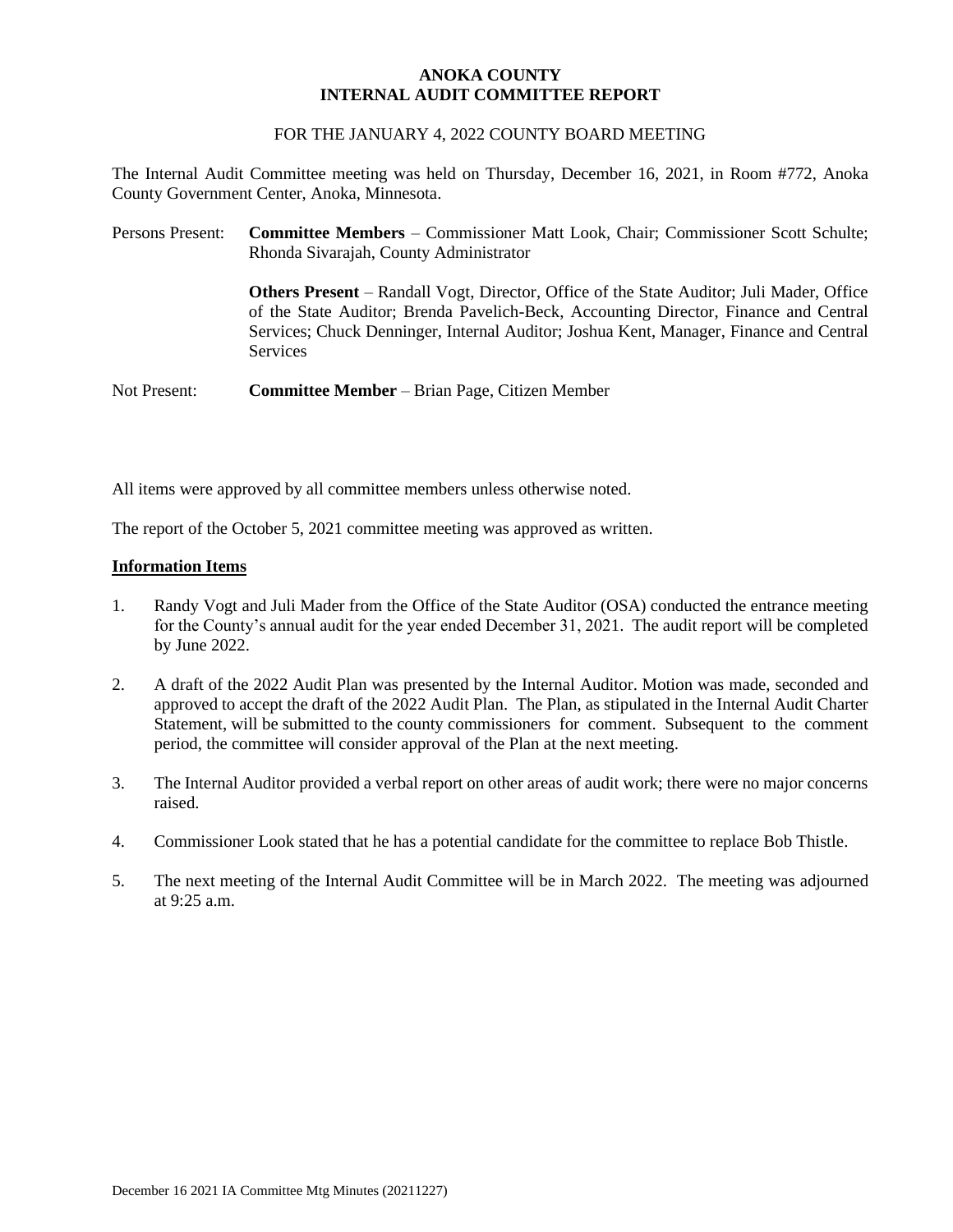# **Anoka County - Internal Audit Department Internal Audit Committee 2022 Audit Plan**



| <b>Project Name</b>                                                                                  | <b>Comments and Notes</b>                                                                                                             |
|------------------------------------------------------------------------------------------------------|---------------------------------------------------------------------------------------------------------------------------------------|
| Accounts Payable - Office of the State<br>Auditor                                                    | Perform detail testing of Accounts Payable within<br>Finance & Central Services.                                                      |
| Contracts - Office of the State Auditor                                                              | Coordinate with the Office of the State Auditor<br>$(OSA)$ .                                                                          |
| Workday Payroll system                                                                               | Identify, evaluate and validate key internal controls<br>surrounding the new payroll system.                                          |
| Joint Powers Agreements Review                                                                       | Evaluate current processes and procedures<br>surrounding expenditures.                                                                |
| <b>Property Records and Taxation -</b><br>Cash receipting.                                           | Identify, evaluate and validate key internal controls<br>surrounding cash receipting within the new Tyler<br>system.                  |
| Information Technology - Limited<br>review of fixed assets and<br>background checks of IT personnel. | Physical inventory to ensure existence and<br>accountability of major IT hardware purchases.                                          |
| Statutory review of Sheriff's accounts                                                               | After the new Sheriff takes office (January 2023)<br>perform a review of account balances.                                            |
| <b>Follow-up Selected Audits</b>                                                                     | Assess adequacy of financial internal controls<br>designed into system to address prior reported<br>audit concerns.                   |
| 2022 Risk assessment and develop<br>2023 Audit Plan                                                  | Meet with key management throughout the county;<br>evaluate impact of key changes in personnel, data<br>systems, etc                  |
| <b>Management Requests</b>                                                                           | Provide management with insight and expertise<br>relating to risk awareness and internal controls<br>(includes American Rescue Plan). |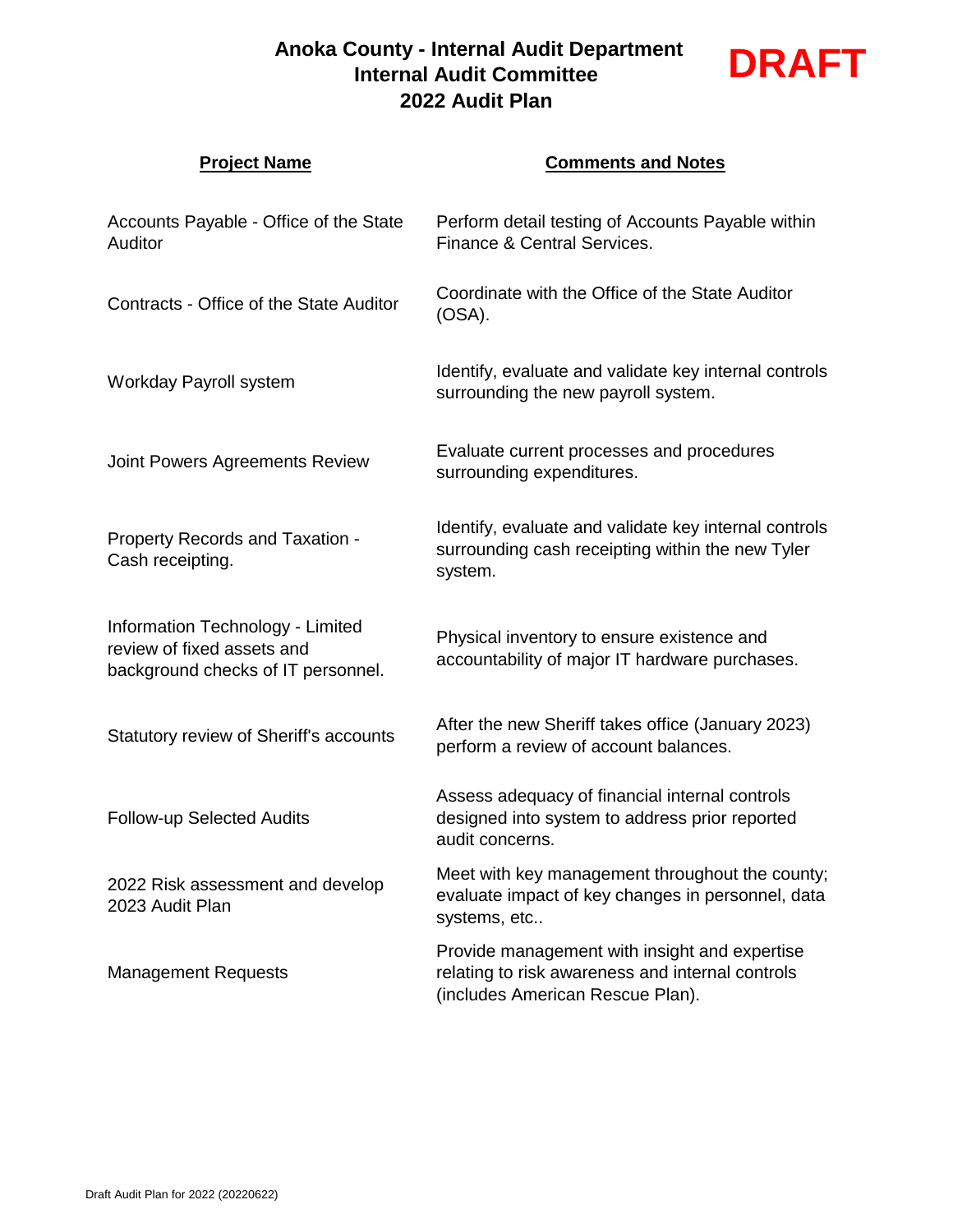# **Anoka County - Internal Audit Department Internal Audit Committee 2022 Audit Plan**



## **Audits**

Accounts Payable: This audit examines calendar year 2022 payables processed by Finance & Central Services. It examines whether invoices and claims have been authorized, processed, and accounted for according to established policies and procedures.

Contracts - Office of the State Auditor: This project involves coordination as outlined in the Internal Audit Standards. This standard calls for the sharing of information and coordination of activities to ensure proper coverage and to minimize the duplication of efforts. Past work has involved such things as the audit of contract compliance.

Management Requests: This is a portion of audit time resources held in reserve. Smaller requests may be taken up directly with the internal auditor while larger time commitments require Internal Audit Committee approval. Larger requests give more attention, at project initiation, to the definition of scope, objectives and timing.

Follow-up on Selected Audits in 2022: Annually, the Office of the State Auditor, Internal Audit, or other auditors may make recommendations. This area relates to follow-ups and verifies agreed upon actions were taken.

**MISSION STATEMENT:** Internal Audit is an independent, objective assurance and consulting activity designed to add value and improve an organization's operations. It helps an organization accomplish its objectives by bringing a systematic, disciplined approach to evaluate and improve the effectiveness of risk management, controls, and governance processes.

## **REDUCE RISKS – STRENGTHEN CONTROLS**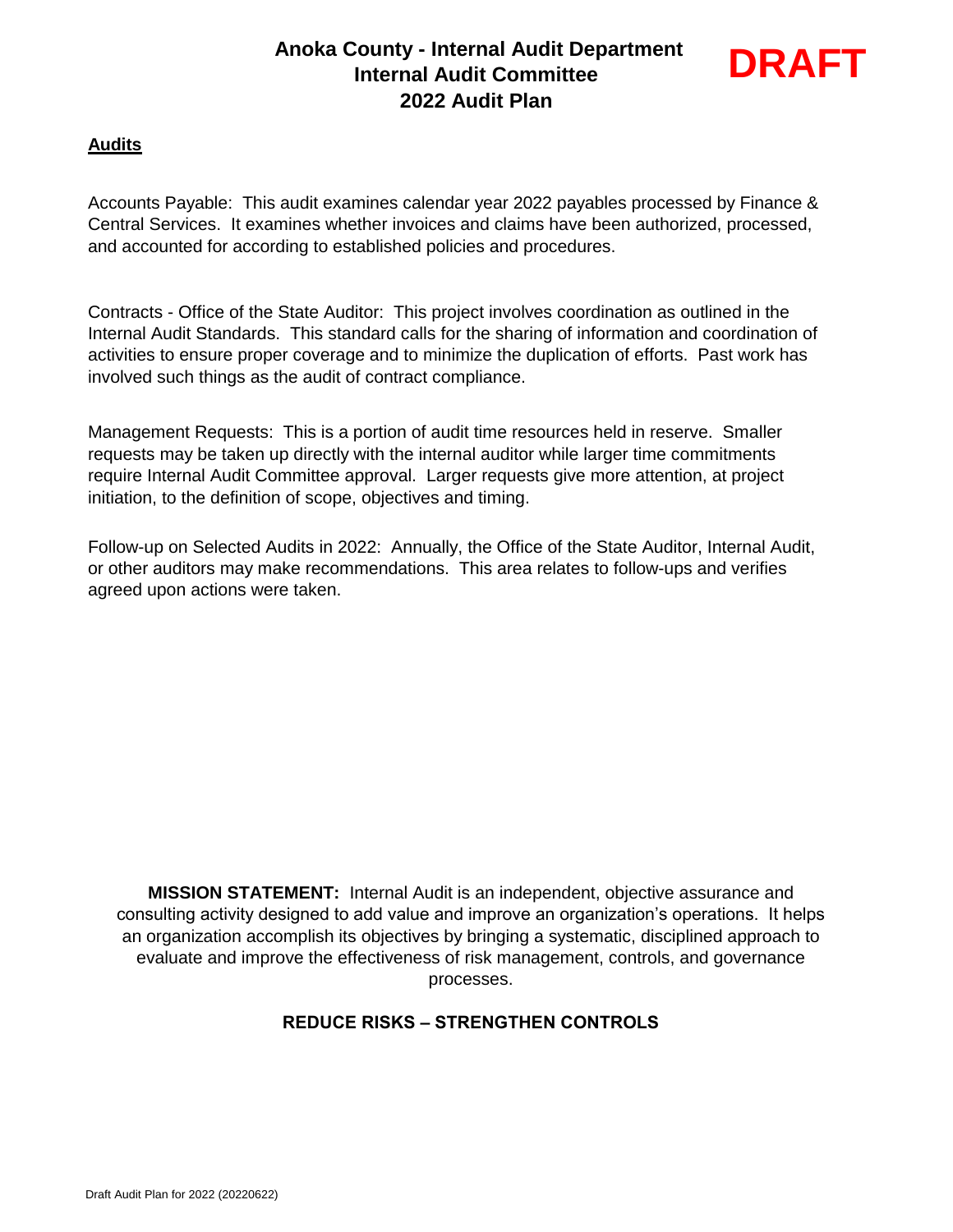

# **Anoka County** COUNTY ADMINISTRATION

**Internal Audit** 

**CHUCK DENNINGER** Internal Auditor 763-324-4606

May 17, 2022

**TO:** The File

**FROM:** C. T. Denninger, Internal Auditor

**SUBJECT:** Memorandum on Review – Human Services Social Services - Prior Reported Audit Issue – User Access

An Internal Audit report dated September 30, 2021 included results of a review of administration of user access to State computer applications. Access was not removed on a timely basis for terminated employees and contractors. Internal Audit conducted a follow-up in April 2022 of audit recommendations that had been made focusing on the Human Services Division – Social Services.

Social Services has an administrator who handles the addition, modification, and removal of employee access to the State's SSIS application. The processes for removing user access were reviewed and tested. Former Human Services employees and former contractors who were terminated between August 2021 and April 2022 were included in detail testing.

User access to the State's SSIS application was removed on a timely basis after county employees were terminated. However, two outside contractors who had user access to the SSIS computer application and left employment did not have their access disabled; the outside agency had not informed the county on a timely basis that the contractors had left employment. Management had identified and corrected these two matters prior to the follow-up review.

**Recommendation:** Continue emphasizing the need to remove user access at the agency upon the contractor's termination date.

**Management Comment: Agreed.** Corrective action was taken since the last audit to remove former agency contractor user access on a timely basis.

cc: Cindy Cesare Cory Kampf Jerry Pederson Rhonda Sivarajah